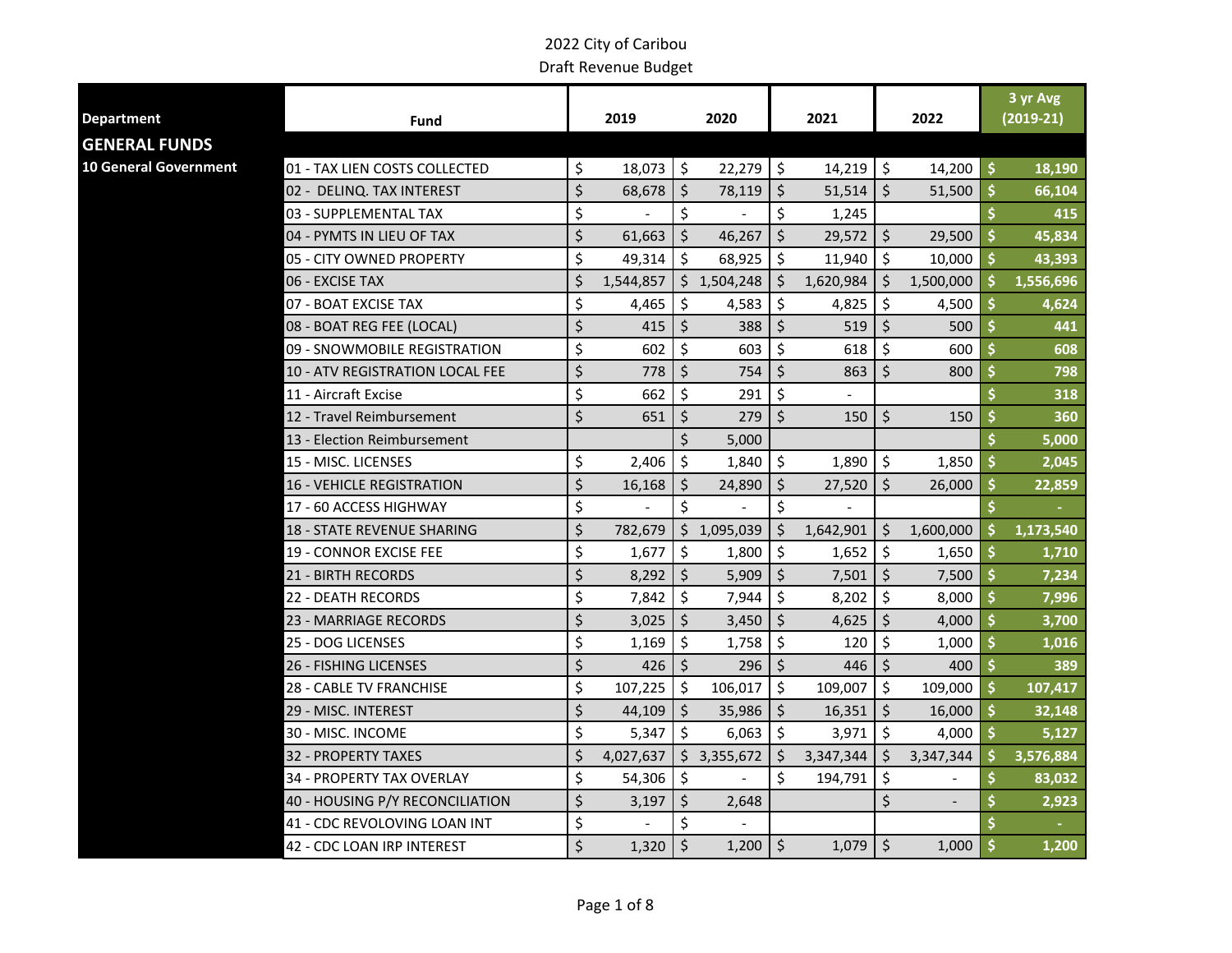| <b>Department</b>             | Fund                                | 2019<br>2020 |           |                     | 2021           |                       | 2022           |                     |           | 3 yr Avg<br>$(2019-21)$ |                         |
|-------------------------------|-------------------------------------|--------------|-----------|---------------------|----------------|-----------------------|----------------|---------------------|-----------|-------------------------|-------------------------|
|                               | Fund                                |              | 2019      |                     | 2020           | 2021                  |                | 2022                |           |                         | 3 yr Avg<br>$(2019-21)$ |
|                               | 10 - General Government - continued |              |           |                     |                |                       |                |                     |           |                         |                         |
|                               | 43 - DISPOSAL OF SURPLUS            | \$           |           | \$                  | $\overline{a}$ |                       |                |                     |           | \$                      |                         |
|                               | 44 - RSU Payment                    | \$           |           | \$                  | $\overline{a}$ |                       |                |                     |           | \$                      |                         |
|                               | 47 - HUNTING LICENSES               | \$           | 604       | \$                  | 485            | \$                    | 546            | \$                  | 540       | \$                      | 545                     |
|                               | 51 - Contracted Fees Elections      | \$           | 2,898     | \$                  | 5,746          | \$                    | 3,032          | $\zeta$             | 3,000     | \$                      | 3,892                   |
|                               | 52 - Investment Interest            | \$           | 90,901    | \$                  | 75,596         | \$                    | 27,517         | \$                  | 25,000    | \$                      | 64,671                  |
|                               | 53 - Transfer In                    | \$           |           |                     |                |                       |                |                     |           | \$                      |                         |
|                               | <b>Totals</b>                       | Ś            | 6,911,383 | Ś.                  | 6,462,875      |                       | 7,136,964      |                     | 6,770,056 | Ś                       | 3,899,883               |
| 12 Nylander Museum            | 01 - Nylander Museum                | \$           | 918       | \$                  | 651            | \$                    |                | \$                  |           | \$                      | 392                     |
|                               | 03 - Nylander Museum Rentals        | \$           | 1,350     | \$                  |                | \$                    | $\overline{a}$ |                     |           |                         | 450                     |
|                               | <b>Totals</b>                       | Ś            | 2,268     | Ŝ                   | 651            | \$                    |                | \$                  |           | \$                      | 842                     |
| 17 Health & Sanitation        | 01 - Tri-Community Dividends        | \$           | 170,000   | $\zeta$             |                | \$                    |                | \$                  |           | \$                      | 107,712                 |
|                               | <b>Totals</b>                       | \$           | 170,000   | $\ddot{\bm{\zeta}}$ |                | \$                    |                | \$                  |           |                         | 107,712                 |
| <b>18 Municipal Buildings</b> | 01 EOC Rentals                      | \$           | 4,000     | \$                  | 4,000          | \$                    | 2,000          | \$                  | 2,000     | \$                      | 3,500                   |
|                               | <b>Totals</b>                       | Ś            | 5,350     | $\ddot{\bm{\zeta}}$ | 4,000          | \$                    | 2,000          | $\ddot{\mathsf{s}}$ | 2,000     | \$                      | 3,500                   |
| <b>20 General Assistance</b>  | 01 - Connor Administration Fees     | \$           | 4,800     | \$                  | 5,175          | \$                    | 5,512          | \$                  | 5,000     | \$                      | 5,072                   |
|                               | 02 - State Reimbursement            | \$           | 15,960    | \$                  | 15,018         | $\zeta$               | 5,916          | $\zeta$             | 15,000    | \$                      | 13,334                  |
|                               | <b>Totals</b>                       | \$           | 20,760    | $\ddot{\bm{\zeta}}$ | 20,193         | $\mathsf{\mathsf{S}}$ | 11,428         | $\dot{\mathsf{s}}$  | 20,000    | $\dot{\mathsf{s}}$      | 18,406                  |
| 22 Tax Assesment              | 01 - TREE GROWTH REIMBURSEMENT      | \$           | 3,816     | \$                  | 4,057          | \$                    | 4,851          | \$                  | 4,000     | \$                      | 4,073                   |
|                               | 02 - VETERANS EXEMPTION REIMB       | \$           | 13,647    | \$                  | 13,846         | \$                    | 12,881         | $\zeta$             | 12,800    | \$                      | 13,604                  |
|                               | 04 - HOMESTEAD EXEMPTION REIMB      | \$           | 631,497   | \$                  | 684,071        | \$                    | 830,845        | \$                  | 830,000   | \$                      | 689,658                 |
|                               | 05 - BETE REIMBURSEMENT             | \$           | 131,323   |                     | 167,937        | \$                    | 185,288        | $\zeta$             | 180,000   | \$                      | 146,500                 |
|                               | 06 - Printing Fees                  | \$           | 422       | Ś                   |                | \$                    | 341            | \$                  | 200       |                         | 224                     |
|                               | 07 - Renewable Energy Credit Reimb  |              |           |                     |                | \$                    | 16,574         | \$                  | 18,000    | \$                      | 16,574                  |
|                               | <b>Totals</b>                       | \$           | 780,705   |                     | 869,911        |                       | 1,050,780      |                     | 1,045,000 |                         | 870,633                 |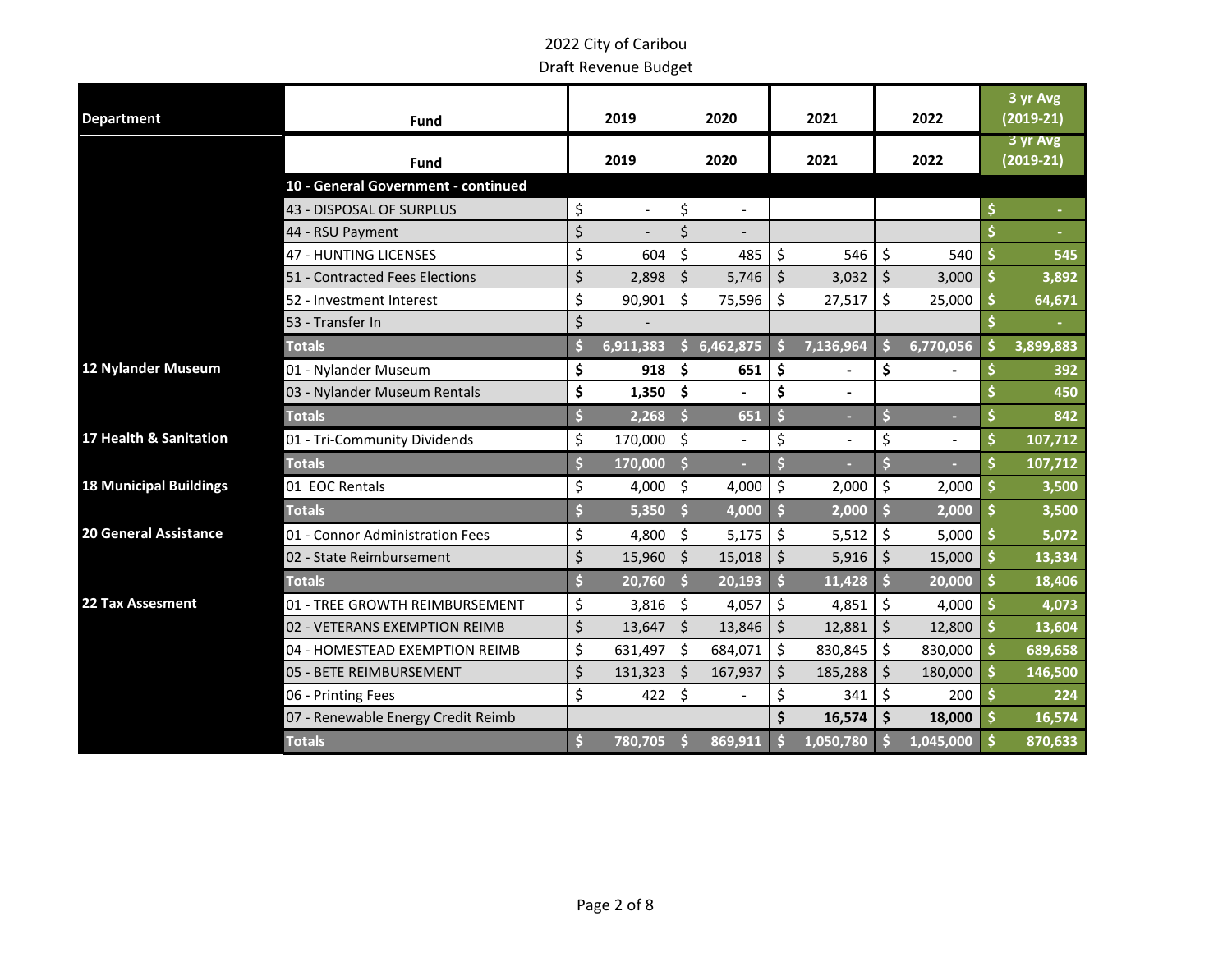| <b>Department</b>   | <b>Fund</b>                      |    | 2019   | 2020        |       | 2021 |        | 2022                |        |     | 3 yr Avg<br>$(2019-21)$ |
|---------------------|----------------------------------|----|--------|-------------|-------|------|--------|---------------------|--------|-----|-------------------------|
|                     | <b>Fund</b>                      |    | 2019   |             | 2020  | 2021 |        | 2022                |        |     | 3 yr Avg<br>$(2019-21)$ |
|                     |                                  |    |        |             |       |      |        |                     |        |     |                         |
| 23 Code Enforcement | 01 - ELECTRICAL PERMITS          | \$ |        |             |       |      |        |                     |        |     |                         |
|                     | 02 - BUILDING PERMITS LOCAL FEE  | \$ | 3,340  | $\zeta$     | 3,000 | \$   | 3,850  | $\zeta$             | 3,400  | \$. | 3,397                   |
|                     | 03 - PLUMBING PERMITS LOCAL FEE  | \$ | 6,760  | $\zeta$     | 4,675 | \$   | 5,403  | \$                  | 5,400  | \$  | 5,613                   |
|                     | 06 - ZONE AMENDMENT FEES         |    |        | \$          | 230   | \$   | 300    | \$                  | 200    |     | 265                     |
|                     | 07 - SITE DESIGN REVIEW APP FEES | \$ | 540    | $\varsigma$ | 900   | Ś    | 630    | \$                  | 600    | \$. | 690                     |
|                     | 10 - DEMO PERMIT FEES            | \$ | 25     | \$          |       |      |        |                     |        |     | 13                      |
|                     | 11 - SIGN PERMITS                | \$ | 500    | \$          | 300   | Ś.   | 550    | \$                  | 400    |     | 450                     |
|                     | 12 - SUBDIVISION REVIEW          | \$ |        |             |       |      |        |                     |        |     | $\sim$                  |
|                     | 13 - MISCELLANEOUS INCOME        | \$ |        |             |       | \$   | 25     | \$                  | 25     |     | 13                      |
|                     | 14 - Heating Permits             | \$ |        |             |       |      |        |                     |        |     |                         |
|                     | 15 - LDA Inspection Service      | \$ |        |             |       |      |        |                     |        |     | $\sim$                  |
|                     | 16 - Woodland Services           | \$ |        |             |       |      |        |                     |        |     |                         |
|                     | <b>Totals</b>                    | \$ | 11,165 |             | 9,105 |      | 10,758 | $\ddot{\mathsf{s}}$ | 10,025 | \$  | 10,439                  |
| 25 Library          | 01 Miscellaneous Income          | \$ | 4,750  | $\zeta$     | 2,970 | \$   | 3,330  | $\zeta$             | 3,900  | \$  | 3,684                   |
|                     | 02 Non-Resident Fees             | \$ | 1,677  | \$          | 1,018 | \$   | 1,726  | \$                  | 1,200  |     | 1,474                   |
|                     | 03 Passport Services             | \$ |        |             |       |      |        |                     |        |     |                         |
|                     | <b>Totals</b>                    | S  | 6,428  |             | 3,988 |      | 5,056  |                     | 5,100  |     | 5,908                   |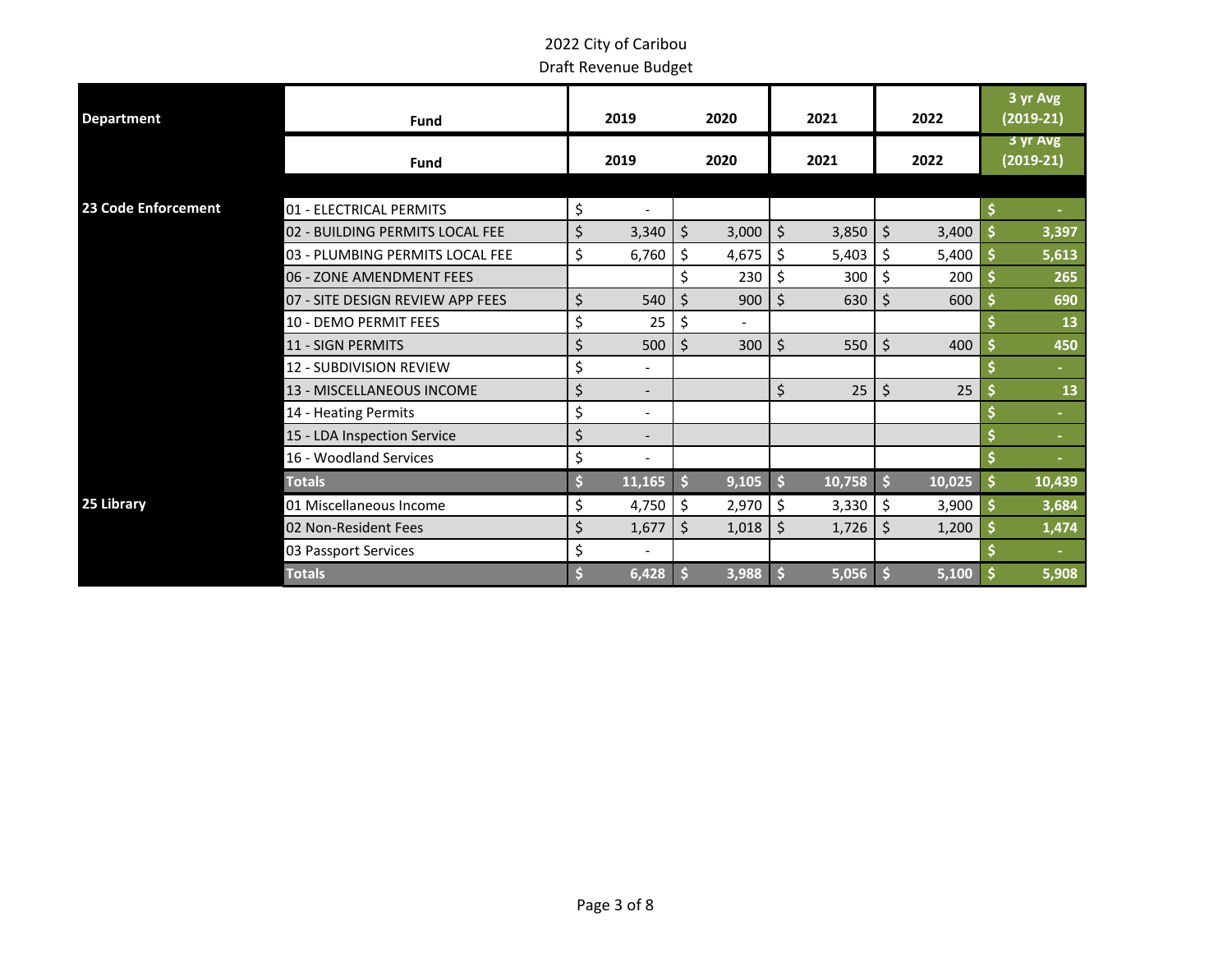| <b>Department</b>   | Fund                                 |         | 2019            |                    | 2020                     |            | 2021            |         | 2022    |     | 3 yr Avg<br>$(2019-21)$ |
|---------------------|--------------------------------------|---------|-----------------|--------------------|--------------------------|------------|-----------------|---------|---------|-----|-------------------------|
| 31 Fire & Ambulance | 01 - MAINECARE                       | \$      | 327,524         | \$                 | 270,237                  | \$         | 331,000         | \$      | 332,000 | \$  | 309,587                 |
|                     | 02 - MAINECARE AIR AMBULANCE         | $\zeta$ |                 | $\mathsf{\dot{S}}$ |                          | \$         |                 |         |         |     |                         |
|                     | 03 - MaineCare Contractual Allowance | \$      | $(219, 213)$ \$ |                    | $(94, 192)$ \$           |            |                 |         |         |     | (104, 468)              |
|                     | 04 - MEDICARE                        | $\zeta$ | 762,450         | \$                 | 594,968                  | \$         | 406,199         | $\zeta$ | 406,200 |     | 587,873                 |
|                     | 05 - MEDICARE AIR AMBULANCE          | \$      |                 | \$                 |                          | \$         |                 |         |         |     |                         |
|                     | 06 - MediCare Contractual Allowance  | $\zeta$ | $(219,350)$ \$  |                    | $(198,985)$ \$           |            |                 |         |         |     | (139, 445)              |
|                     | 07 - PRIVATE INSURANCE               | \$      | 422,015         | -Ś                 | 387,439                  | $\vert$ \$ | 460,463         | Ŝ.      | 460,462 | \$  | 423,306                 |
|                     | 08 - PRIVATE INS AIR AMBULANCE       | $\zeta$ |                 | $\zeta$            |                          | $\zeta$    |                 |         |         |     |                         |
|                     | 09 - Contractual Allowance - Private | \$      | $(20, 434)$ \$  |                    | (9,877)                  | \$         |                 |         |         |     | (10, 104)               |
|                     | 10 - SELF PAY                        | \$      | 169,200         | -Ś                 | 143,733                  | $\zeta$    | 105,815         | $\zeta$ | 105,815 | \$  | 139,583                 |
|                     | 11 - SELF PAY AIR AMBULANCE          | \$      |                 | \$                 |                          | \$         |                 |         |         |     |                         |
|                     | 12 - Dis Contract - Self Pay         | \$      | (482)           | $\zeta$            |                          | \$         |                 |         |         |     | (161)                   |
|                     | 13 - VA Air                          | \$      |                 | \$                 |                          | \$         |                 |         |         |     |                         |
|                     | 14 - VA Land                         | $\zeta$ |                 | \$                 |                          | \$         |                 |         |         |     |                         |
|                     | 15 - Contractual Allow - VA          | \$      | $(3,209)$ \$    |                    | $(1,760)$ \$             |            |                 |         |         |     | (1,656)                 |
|                     | 16 - Contractual Allow - Other       | $\zeta$ |                 | \$                 |                          | \$         |                 |         |         |     |                         |
|                     | XX - CARIBOU PER CAPITA FEE          |         |                 |                    |                          | \$         |                 |         |         |     |                         |
|                     | 20 - WASHBURN PER CAPITA FEE         | \$      | 9,700           | $\zeta$            |                          | $\zeta$    |                 |         |         |     | 3,233                   |
|                     | 21 - WOODLAND PER CAPITA FEE         | \$      | 13,950          | \$                 | 103,100                  | \$         | 114,300         | \$      | 121,700 | -\$ | 77,117                  |
|                     | 22 - NEW SWEDEN PER CAPITA FEE       | $\zeta$ | 6,923           | $\zeta$            | 59,300                   | $\vert$ \$ | 56,900          | $\zeta$ | 57,700  | \$  | 41,041                  |
|                     | 23 - WESTMANLAND PER CAPITA FEE      | \$      | 713             | Ś.                 | 7,900                    | l\$        | 5,700           | \$      | 7,900   |     | 4,771                   |
|                     | 24 - STOCKHOLM PER CAPITA FEE        | $\zeta$ | 2,909           | \$                 | 24,600                   | $\zeta$    | 23,200          | $\zeta$ | 25,000  |     | 16,903                  |
|                     | 25 - CONNOR PER CAPITA FEE           | \$      | 5,244           | \$                 | 41,500                   |            | $$42,400$ \$    |         | 45,700  | \$  | 29,715                  |
|                     | 26 - PERHAM PER CAPITA FEE           | \$      | 4,439           | Ŝ.                 |                          |            | $\Omega$        |         |         |     | 1,480                   |
|                     | 27 - MADAWASKA LAKE PER CAPITA       | \$      | 1,265           | Š.                 | 14,200                   |            | $$14,200.00$ \$ |         | 14,200  |     | 9,888                   |
|                     | 28 - LORING DEV PER CAPITA FEE       | $\zeta$ |                 | \$                 | $\overline{\phantom{a}}$ | \$         |                 |         |         |     |                         |
|                     | 29 - WADE PER CAPITA FEE             | \$      | 1,541           | \$                 |                          | \$         |                 |         |         |     | 514                     |
|                     | 30 - NON-CONTRACTED TOWNS FEES       |         |                 | \$                 | 4,000                    | $\zeta$    | 2,500           |         |         |     | 3,250                   |
|                     | 35 - MISC. INTEREST                  | \$      | 4               | \$                 | 241                      | \$         |                 |         |         |     | 82                      |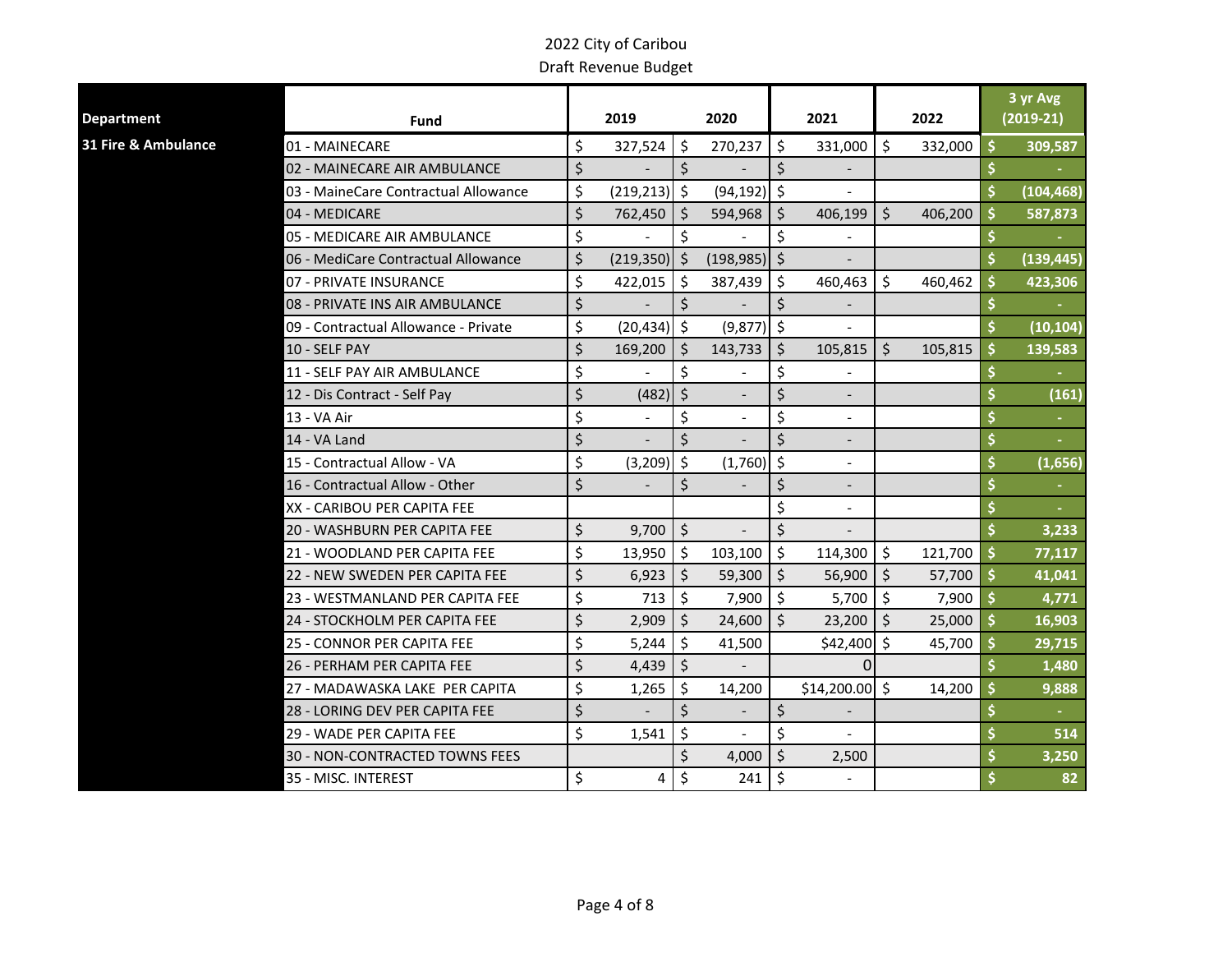| Department | <b>Fund</b>                      | 2019 |           |         | 2020      | 2021    |                |         | 2022      | 3 yr Avg<br>$(2019-21)$ |
|------------|----------------------------------|------|-----------|---------|-----------|---------|----------------|---------|-----------|-------------------------|
|            | <b>Fund</b>                      |      | 2019      |         | 2020      |         | 2021           |         | 2022      | 3 yr Avg<br>$(2019-21)$ |
|            | 31 - Fire Department (continued) |      |           |         |           |         |                |         |           |                         |
|            | 36 - RECOVERY OF BAD DEBT        | \$   | 1,736     | $\zeta$ | 1,116     | $\zeta$ | 980            |         |           | 1,278                   |
|            | 37 - Ambulance Insurance Reports | \$   | 189       | $\zeta$ | 167       | \$      | $\blacksquare$ |         |           | 119                     |
|            | 38 - LIMESTONE PER CAPITA FEE    | \$   |           | \$      | 203,600   | $\zeta$ | 217,300        | $\zeta$ | 152,600   | \$<br>140,300           |
|            | 39 - CASWELL PER CAPITA FEE      | \$   |           | \$      | 24,100    | \$      | 28,200         | \$      | 29,300    | \$<br>17,433            |
|            | 40 - AMB BILLING HOULTON         | \$   | 42,805    | $\zeta$ | 16,570    | $\zeta$ | 26             |         |           | 19,800                  |
|            | <b>41 - AMB BILLING CALAIS</b>   | \$   | 29,112    | $\zeta$ | 23,918    | \$      | 29,332         | \$      | 29,300    | \$<br>27,454            |
|            | 42 - AMB BILLING VAN BUREN       | \$   |           | \$      |           |         | 0              |         |           |                         |
|            | 43 - AMB BILLING ISLAND FALLS    | \$   | 1,553     | \$      | 1,985     | \$      | 2,019          | \$      | 2,019     | 1,852                   |
|            | <b>44 - AMB BILLING PATTEN</b>   | \$   | 9,002     | $\zeta$ | 7,928     | $\zeta$ | 7,787          | \$      | 7,787     | 8,239                   |
|            | 50 - FIRE PROTECTION CONNOR      | \$   | 29,078    | $\zeta$ | 10,375    | \$      | 10,600         | \$      | 11,425    | 16,684                  |
|            | 51 - FIRE PROTECTION NEW SWEDEN  | \$   | 35,459    | $\zeta$ | 14,825    | \$      | 14,225         | \$      | 14,425    | 21,503                  |
|            | 52 - FIRE PROTECTION WESTMANLAND | \$   |           | \$      |           | \$      |                | \$      | 1,475     | 369                     |
|            | 53 - FIRE PROTECTION WOODLAND    | \$   | 64,301    | \$      | 25,775    | \$      | 28,575         | Ś.      | 30,425    | 39,550                  |
|            | 54 - T16 R4                      | \$   |           | \$      |           | \$      |                |         |           |                         |
|            | 60 - Fire Insurance Reports      | \$   | 60        | \$      | 70        | \$      | 40             | $\zeta$ | 40        | 57                      |
|            | 61 - Fire Insurance Recovery     | \$   |           | \$      |           | \$      |                |         |           |                         |
|            | 62 - Fire Permits                | \$   | 5,068     | \$      | 4,846     | \$      | 5,279          | \$      | 5,000     | 5,064                   |
|            | 63 - Misc Income                 | \$   |           | \$      | 360       | \$      | 73             | \$      | 70        | 144                     |
|            | <b>Totals</b>                    |      | 1,483,554 |         | 1,682,039 |         | 1,909,135      |         | 1,862,565 | 1,692,355               |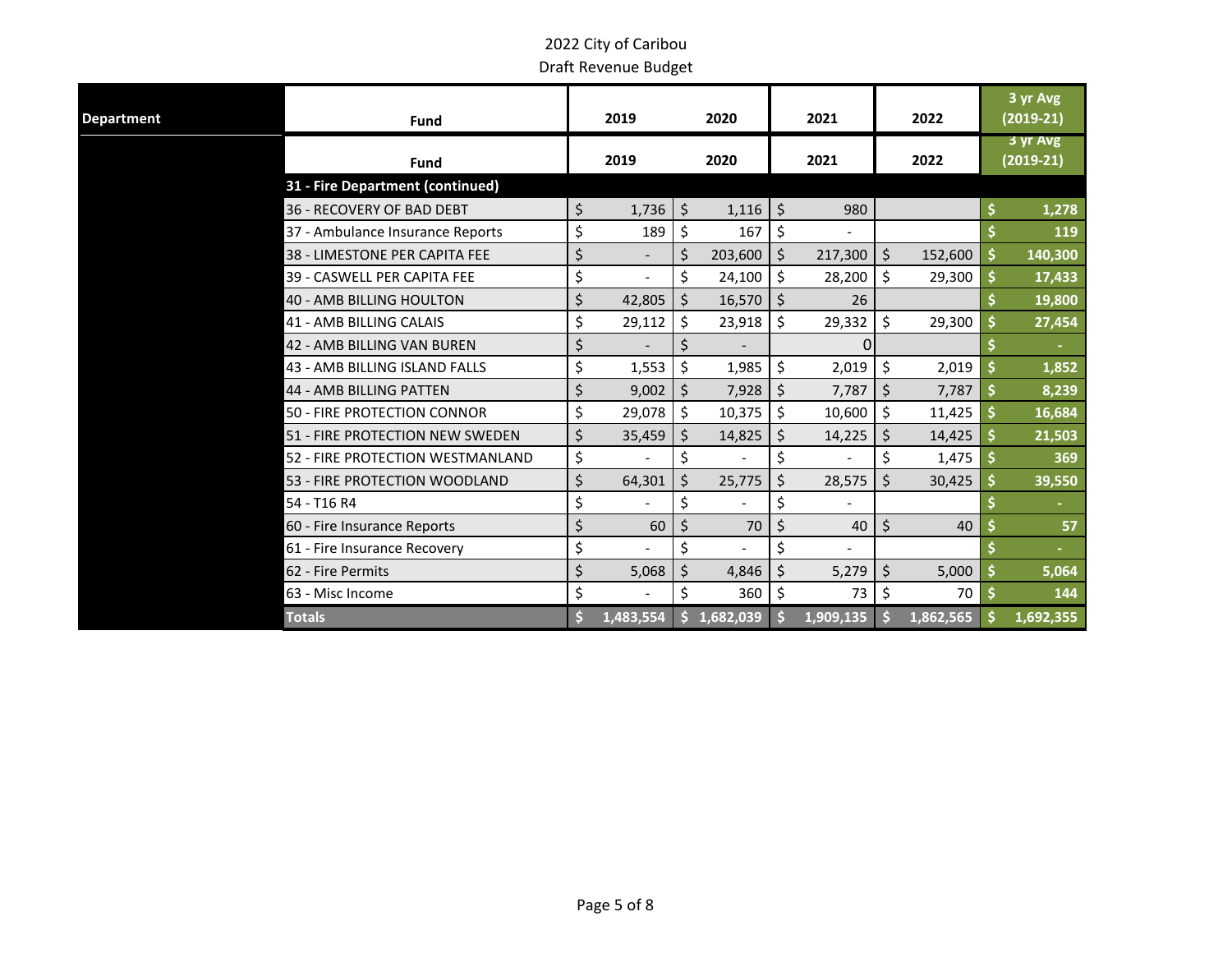| <b>Department</b>       | Fund                                 |    | 2019    |         | 2020                     |    | 2021                     |    | 2022   | 3 yr Avg<br>$(2019-21)$ |
|-------------------------|--------------------------------------|----|---------|---------|--------------------------|----|--------------------------|----|--------|-------------------------|
| 35 Police               | 01 - MISC. FEES INSURANCE REPORTS    | \$ | 1,354   | \$      | 1,443                    | \$ | 1,687                    | \$ | 1,500  | \$<br>1,495             |
|                         | 02 - POLICE DISPATCHING              | \$ | 2,000   | \$      | 2,000                    | \$ | 500                      | \$ | 2,000  | 1,500                   |
|                         | 03 - FINGERPRINTING FEES             | \$ | 66      | \$      | 9                        | \$ | 9                        | Ś  | 20     | 28                      |
|                         | 04 - CONCEALED WEAPON PERMITS        | \$ | 325     | \$      | 410                      | \$ | 335                      | \$ | 350    | 357                     |
|                         | 05 - COPS GRANT REIMBURSEMENT        | \$ |         | \$      |                          | \$ |                          |    |        |                         |
|                         | 06 - Prisoner Boarding Reimbursement | \$ | 9,512   | Ś       | 2,888                    | \$ | 2,040                    | \$ | 3,000  | 4,813                   |
|                         | 07 - Dog Violation                   | \$ | 451     | \$      | 644                      | \$ | 421                      | \$ | 350    | 505                     |
|                         | 08 - Prisoner Meals                  | \$ | 3,568   | \$      | 1,272                    | \$ | 928                      | Ś. | 1,000  | 1,923                   |
|                         | 09 - Court Reimbursement             | \$ | 2,103   | \$      | 948                      | \$ | 22                       | \$ | 500    | 1,024                   |
|                         | 10 - Lamination Fees                 | \$ | 210     | \$      | 187                      | Ś. | 130                      | Ś. | 150    | 176                     |
|                         | 11 - Misc Fees                       | \$ | 233     | \$      | 509                      | \$ | 95                       | \$ | 100    | 279                     |
|                         | 12 - False Alarm Fees                | \$ |         | Ś       | $\overline{\phantom{a}}$ |    |                          | Ś. | 250    | ٠                       |
|                         | $13 -$ Fines                         | \$ |         | \$      |                          |    |                          |    |        |                         |
|                         | 14 - Salary Reimbursement            | \$ | 27,207  | \$      | 9,298                    | \$ | 13,516                   | \$ | 12,000 | 16,674                  |
|                         | 15 - Contract Inc                    | \$ |         | \$      |                          |    |                          |    |        |                         |
|                         | 16 - School Resource Officer         | \$ | 75,215  | \$      | 65,747                   | \$ | 24,479                   | \$ | 66,000 | 55,147                  |
|                         | <b>Totals</b>                        |    | 122,244 | S       | 85,355                   |    | 44,162                   |    | 87,220 | 83,920                  |
| 39 Emergency Management | 01 - Fees Woodland                   | \$ | 200     | \$      | 200                      | \$ | 200                      | \$ | 200    | 200                     |
|                         | 02 - Fees New Sweden                 | \$ | 200     | $\zeta$ | 200                      | \$ | 200                      | \$ | 200    | 200                     |
|                         | 03 - Fees Westmandland               | \$ | 200     | \$      | $\overline{a}$           | \$ | $\overline{\phantom{0}}$ | \$ |        | 67                      |
|                         | 04 - Fees Perham                     | Ś  | 200     | \$      | 200                      | \$ | 200                      | \$ | 200    | 200                     |
|                         | 05 - State EOC Reimbursment          | \$ |         |         |                          | \$ |                          |    |        |                         |
|                         | 06 - Tower Rent                      | \$ | 1,800   | $\zeta$ |                          | \$ | 1,800                    | \$ | 1,800  | 1,200                   |
|                         | <b>Totals</b>                        |    | 2,600   |         | 600                      |    | 2,400                    |    | 2,400  | 1,867                   |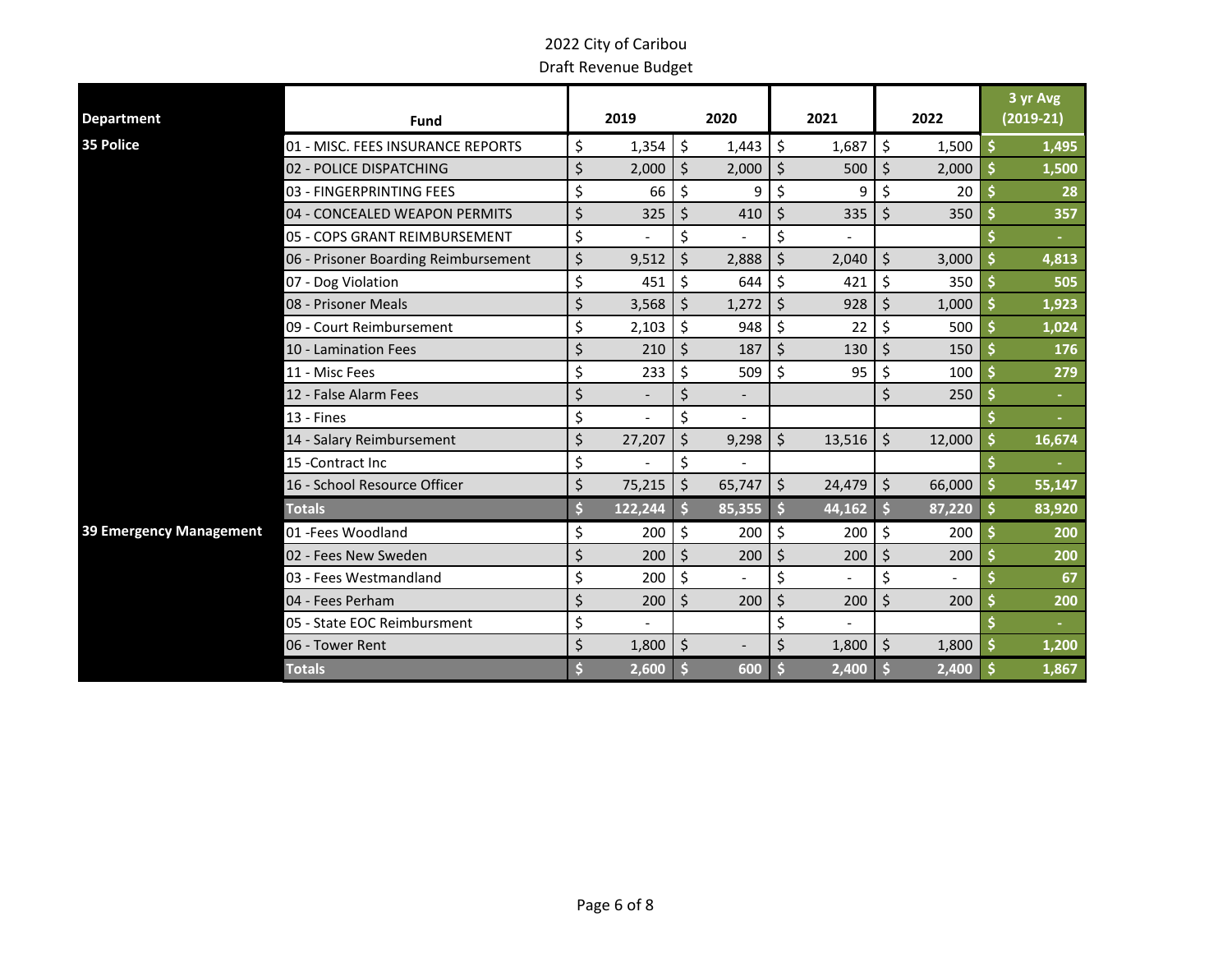|                           |                                |                                |                     |             |         |              |                    |              |         | 3 yr Avg    |
|---------------------------|--------------------------------|--------------------------------|---------------------|-------------|---------|--------------|--------------------|--------------|---------|-------------|
| <b>Department</b>         | <b>Fund</b>                    | 2019                           |                     | 2020        |         | 2021         |                    | 2022         |         | $(2019-21)$ |
| <b>40 Public Works</b>    | 01 - URIP/LRAP                 | \$<br>143,156                  | \$                  | 134,728     | \$      | 135,156      | \$                 | 135,000      | Ś       | 137,680     |
|                           | 03 - Salary Reimbursement      | \$                             |                     |             | \$      | 273          | $\zeta$            |              |         | 137         |
|                           | 04 - Equipment Rental          | \$                             |                     |             |         |              |                    |              | Ş       |             |
|                           | 05 - FEMA Reimbursement        | \$                             |                     |             |         |              |                    |              |         |             |
|                           | 06 - Brush Removal Permit Fees | \$                             |                     |             |         |              |                    |              | \$      |             |
|                           | 07 - Connor Contract           | \$<br>61,217                   | \$                  | 62,748      | \$      | 42,523       | $\zeta$            | 42,500       | Ś       | 55,496      |
|                           | 08 - Presque Isle Contract     | \$                             |                     |             |         |              |                    |              | \$      |             |
|                           | 09 - School Dept Snow Plowing  | \$<br>$\overline{\phantom{a}}$ |                     |             |         |              |                    |              |         | $\sim$      |
|                           | 30 - Misc Income               | \$                             |                     |             |         |              |                    |              | \$      |             |
|                           | <b>Totals</b>                  | \$<br>204,373                  | Ŝ.                  | 197,476     | \$      | 177,953      | Ŝ.                 | 177,500      | \$      | 193,313     |
| <b>50 Recreation</b>      | 01 Rental Income               | \$<br>10,586                   | \$                  | 4,197       | \$      | 4,393        | \$                 | 4,000        | \$      | 6,392       |
|                           | 02 Program Fees                | \$<br>7,120                    | \$                  | 1,305       | \$      | 2,900        | \$                 | 2,500        | \$      | 3,775       |
|                           | 03 Special Events              | \$<br>685                      | \$                  | 25          | \$      | 100          | \$                 | 100          | \$      | 270         |
|                           | 04 Swimming Pool Fees          | \$                             |                     |             |         |              |                    |              |         | $\sim$      |
|                           | 05 Rec Program Fees            | \$<br>$\overline{a}$           |                     |             |         |              |                    |              |         | $\sim$      |
|                           | <b>Totals</b>                  | \$<br>18,391                   | $\ddot{\mathsf{s}}$ | 5,527       | \$      | 7,393        | $\dot{\mathsf{s}}$ | 6,600        | \$      | 10,437      |
| 51 Parks                  | 01 Miscellaneous Income        | \$<br>112                      | \$                  | 39          | \$      | 164          | \$                 | 150          | Ś       | 105         |
|                           | 02 Rental Income               | \$<br>1,500                    | $\zeta$             |             | \$      | 150          | $\zeta$            | 150          | Ś       | 550         |
|                           | <b>Totals</b>                  | \$<br>1,612                    | $\ddot{\mathsf{s}}$ | 39          | \$      | 314          | $\mathsf{\hat{S}}$ | 300          | $\zeta$ | 655         |
| 60 Airport                | 02 - AIRPORT RENT              | \$<br>28,633                   | \$                  | 24,619      | \$      | 23,349       | \$                 | 24,000       | \$      | 25,534      |
|                           | 03 - FUEL REVENUE              | \$<br>27,085                   | \$                  | 21,183      | $\zeta$ | 19,300       | $\zeta$            | 20,000       | Ś       | 22,523      |
|                           | 30 - MISC INCOME               |                                |                     |             | \$      | 600          | $\zeta$            |              | \$      | 600         |
|                           | <b>Totals</b>                  | \$<br>55,719                   | Ŝ.                  | 45,802      | \$      | 43,249       | Ś                  | 44,000       | \$      | 48,657      |
| <b>61 Trailer Park</b>    | 01 - Lot Rent Receipts         | \$<br>14,625                   | \$                  | 14,078      | \$      | 8,760        | \$                 |              | \$      | 12,488      |
|                           | 02 - Year End Close            | \$<br>3,375                    |                     |             |         |              |                    |              |         | 3,375       |
|                           | <b>Totals</b>                  | \$<br>18,000                   | Ś                   | 14,078      | \$      | 8,760        | \$                 |              | \$      | 15,863      |
| 70 Insurance & Retirement | 01 - MMA WORKERS COMP REFUND   | \$                             | \$                  | 10,430      | \$      | 28,415       | \$                 | 10,000       | \$      | 12,948      |
|                           | 04 - HRA Credit                | \$                             |                     |             |         |              |                    |              |         |             |
|                           | <b>Totals</b>                  | \$<br>$\sim$                   | \$.                 | 10,430      | \$      | 28,415       | \$                 | 10,000       | \$      | 12,948      |
|                           | Sub-Total                      | \$<br>9,813,202                |                     | \$9,412,069 |         | \$10,438,766 |                    | \$10,042,766 |         | 9,627,628   |